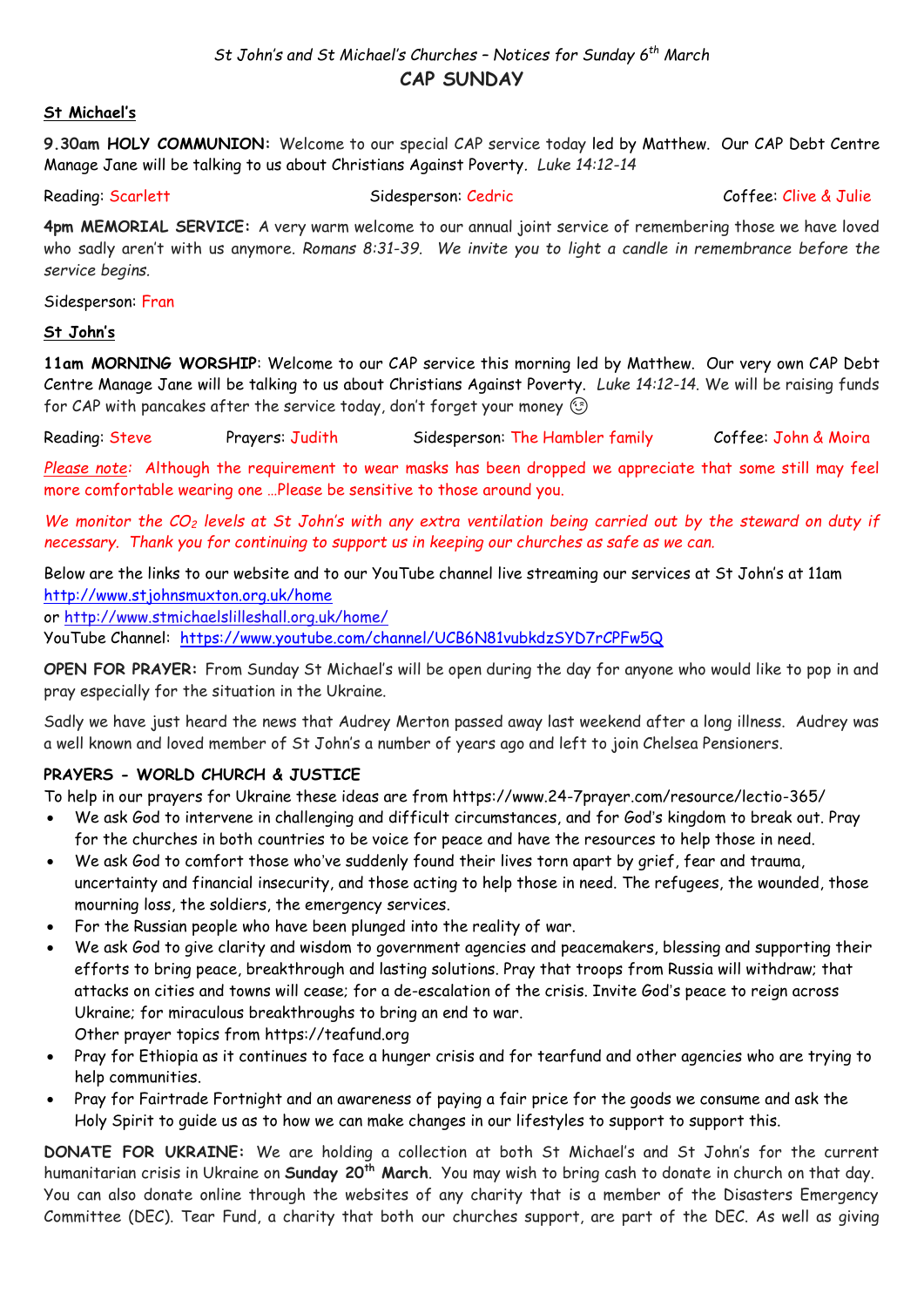money we are currently working out how we can donate items (clothing, supplies) to help in the crisis and how they can be transported to the refugees that need them. More information very soon…

**CHURCH WEEKEND AWAY:** ARE you joining us for our weekend way  $\odot$  on 10-12<sup>th</sup> June to the Pioneer Centre in Cleobury Mortimer. The cost of the weekend is £135 per adult (young people go free for food and board…yay!!) plus an additional small charge for any activities you would like to take part in, but as always we DO NOT want the cost to stop you and we will support any member who may find this difficult. Please complete your booking form **as soon as possible**.

During Lent **WORSHIP, LUNCH & MUSIC** at St Michael's takes place weekly on a **Thursday** at 12noon.

The next meeting for the **Evangelism Sub:committee – 'Word around Muxton'** will take place on **Tuesday 8th March** at 7pm.

**COULD YOU BE A STREET PASTOR?** Ordinary people doing an extraordinary thing. Come and see without any obligation on **Saturday 12th March** 9.30am-4pm at Dawley Baptist Church. For more info and to book a place call 07584 029519 or email [telford@streetpastors.org.uk](mailto:telford@streetpastors.org.uk)

**GMS Sunday 13th –** Please could we have a volunteer to prepare and serve breakfast….

**ELECTORAL ROLL REVISION:** St John's and St Michael's Electoral Rolls are due to be revised. Please check to see if you are on the roll, please don't presume that you are. If you would like to go on the Roll to enable you to vote at the APCM or go on PCC etc then please fill in an application form in church. Return by **Friday 11th March.**

**ST JOHNS BUILDING MANAGEMENT TEAM** is due to meet on **Monday 14th March** @ 7.45pm in church.

The joint **SERVICE LEADING TEAM** is meeting next on **Monday 14th March** @ 7.30pm at the Vicarage.

The **EVANGELISM TEAM** are to meet next on **Monday 14th March** at 7.45pm.

**FORGET ME NOT FILMS:** Takes place on **Thursday 17th March** at St John's. The film will start at 10 am - please arrive any time from 9.45 am.

**JOIN US 4 A CUPPA!** Our monthly coffee morning held at St John's takes place on **Friday 18th March** between 11am - 1pm. Litter pickers are also invited to meet just before, litter pick the local area then return for a well earned cuppa!

**ST MICHAEL'S PCC** meeting takes place next on **Monday 21st March** 7.30pm in Church.

**STIR GATHERING** @ Telford Minister in Southwater Square, Telford on **Saturday 26th March 7-9pm** with Revd David Whyte the Director of Youth Wesleyan Holiness Church.

**ST JOHN'S PCC** is planning to meet next on **Monday 28th March**.

Take a look on the **'Care for the Family'** website always lots of great events including **'Mum's Night Out'.**  [www.cff.org.uk](http://www.cff.org.uk/)

**UPDATE FROM CMS** Mission Partners Lea and Petra Williams who are currently working in the Czech Republic**… [Click here](https://www.facebook.com/groups/2816092355275198/permalink/3099353776949053/?sfnsn=scwspmo&ref=share)** for updates

**CONFIRMATION**: We have booked Bishop Sarah to come to take a confirmation service at St John's on **Sunday 11th September** at 11.00 am. If you are interested in being confirmed or would just like to find out more about what it means then please speak to Matthew or Vikki. Information about preparation will appear shortly.

*But you, God, see the trouble of the afflicted; you consider their grief and take it in hand.' (Psalm 10:14)*

| Services and Rotas for next Sunday (13th) -                             |                                            |
|-------------------------------------------------------------------------|--------------------------------------------|
| SML - 9.30am Morning Worship and SJM 8.15am GMS and 11am Holy Communion |                                            |
| With quest speaker James Lawrence from CPAS                             |                                            |
| St Michael's                                                            | St John's                                  |
| Reading: Jean                                                           | Reading: Brenda                            |
| Sidesperson: John & Diane                                               | Prayers: David & Dorothy                   |
| Coffee: Fran                                                            | Communion (assisting if required): Simon T |
|                                                                         | Sidesperson: Alasdair                      |
|                                                                         | Coffee: The Trotmans                       |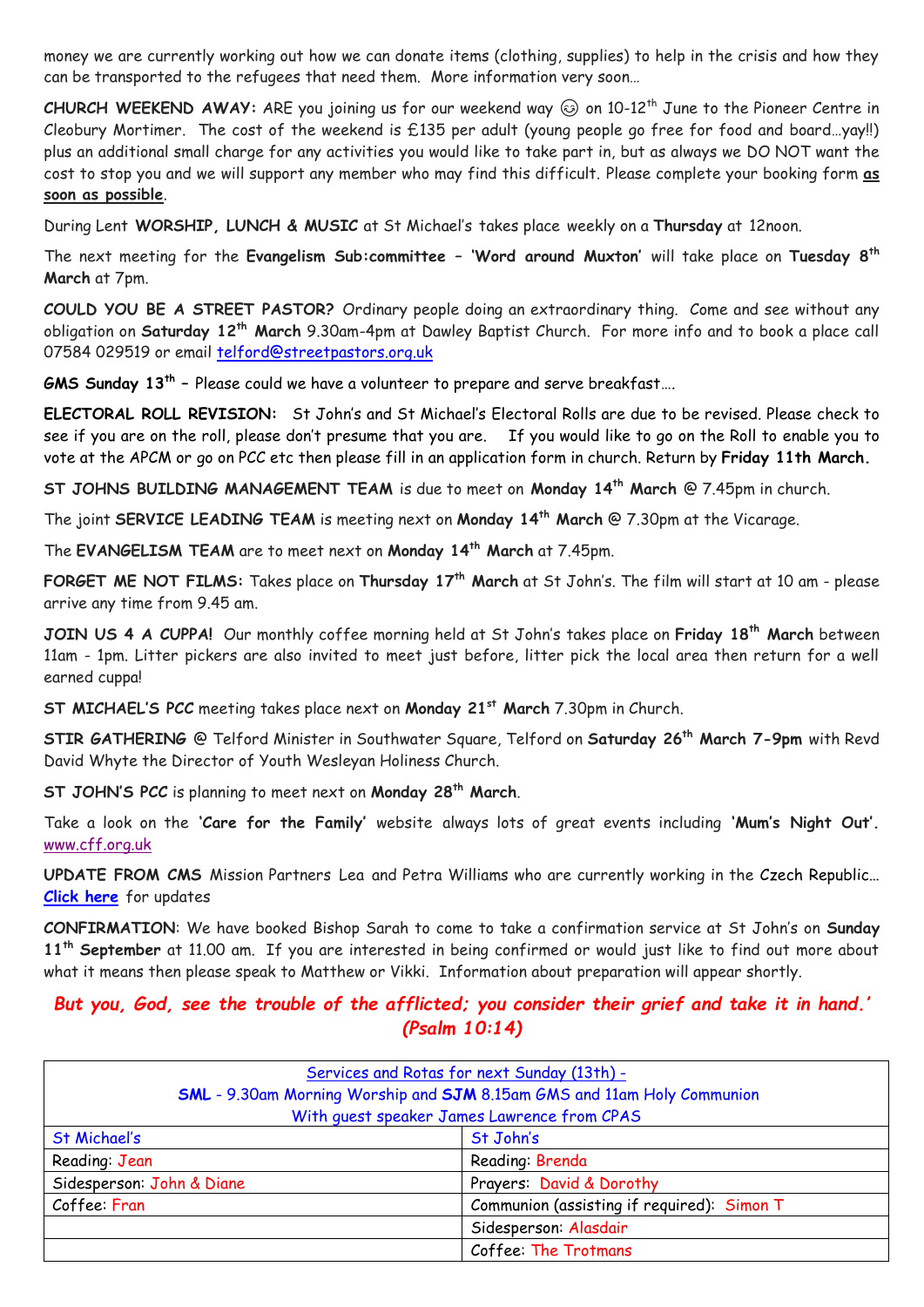#### **REGULAR GROUPS/MEETINGS/RESOURCES/INFORMATION**

**SPARK** for our young people aged 10 and above and **SAS** sessions for children aged 5-10 takes place **most Sundays**.

**LIGHT – CRÈCHE FOR 0-5S:** The livestream of the St John's service is broadcast in the Acorn Room (down the corridor on the right as you enter the building) for parents of under 5's, with toys also available. We hope, in the future, to be able to offer some supervised sessions for 0-5s.

**ST JOHN'S TINY TOTS:** A Toddler group for parents/carers of under 5's taking place on Tuesday mornings from 10am during term time.

**Calling all walkers!** We meet on a **Wednesday 10am** at St John's for a gentle, local walk of around an hour. All are welcome. Please contact Jo Lefroy for any further information on 01952 604281.

**WORSHIP, LUNCH & MUSIC** takes place on the **first Thursday** of each month except January and August and weekly during Lent 12noon at St Michael's. (Weekly during Lent)

**FROGS**: We would like to invite our young people to attend FROGS. This is a youth group which is held weekly at St Swithun's church in Cheswardine. We have been working closely with FROGS for many years as we have attended Quinta together. Colin Barnett, a member of St Michael's, is currently a leader there. They meet **every Tuesday from 7.30-9pm,** for secondary school pupils and sixth formers. Please see Kathy or Matthew for information.

**A NOVEL IDEA** Join our reading club at St John's 7.30pm on the **2 nd Wednesday** of each month**.**

*SoulSpeak* , our new and original way of exploring our own and others' values, beliefs and life choices **Thursdays**  8pm at St John's to consider topics such as '*What does the future hold ?, Where have I come from and why am I here ? or What makes for a good life and Where does faith fit in with these things?'*

POP IN FOR COFFEE held at St Michael's on the 2<sup>nd</sup> Thursday of the month 10-12noon. (No pop in during Lent)

**FORGET ME NOT FILMS:** Takes place usually on the **3 rd Thursday** of the month at St John's. The film will start at 10 am - please arrive any time from 9.45 am. If you have any questions, or to let us know you are coming, please contact Jo Lefroy on 01952 604281 or via the church office.

**JOIN US 4 A CUPPA!** A monthly coffee morning held at St John's on a Friday between 11am - 1pm. Litter pickers are also invited to meet just before, litter pick the local area then return for a well earned cuppa!

**sub:Zero/sub:Extra** our Youth Café currently held monthly on a Friday from 4pm (sub:Zero) and 6pm (sub:Extra) at St John's. (18<sup>th</sup> March)

**EARLY MORNING PRAYERS:** Are you an early bird? A group of us pray for the work of the church at 7.30am **every Thursday** morning. Join us for half an hour or part of the time on Zoom. Contact Matthew for the link.

Please join us for **Bible Reading/Discussion/Prayer** via **Zoom**, weekdays at 9am. The best way to access these is through the "Daily Prayer" app. available from The Church of England but if you want to follow from your Bible this is ok. Please contact Matthew who will give you the details to login.

**TELFORD STREET PASTOR** After 10 years of making a difference on the streets of Telford they are relaunching and urge you to consider….*Is God calling you to serve as a Street Pastor or Prayer Pastor?* If you would like to find out a little bit more about what is involved please either have a chat to Simon Trotman or Gill Steinert.

**PRAYER CHAINs:** If you have any prayer requests please either text (preferable) Lisa 07739 522280 or Email: [west.familywest@btinternet.com](mailto:west.familywest@btinternet.com) or St Michael's prayer chain coordinator Chris R 07834162343 or 01952 604330 or Email: [scip@blueyonder.co.uk](mailto:scip@blueyonder.co.uk)

**FACEBOOK** [www.facebook.com/stjohnsmuxton](http://www.facebook.com/stjohnsmuxton) - please like our page and share our news stories with your friends.

**OFFICE HOURS:** Monday 9-3pm, Tuesday 9-12noon and Friday 9-3pm 01952 670033 **Email:** admin[@stjohnsmuxton.o](http://stjohnsmuxton/)rg.uk or [admin@stmichaelslilleshall.org.uk](mailto:admin@stmichaelslilleshall.org.uk) **Website:** [www.stjohnsmuxton.org.uk](http://www.stjohnsmuxton.org.uk/) or www.stmichaelslilleshall.org.uk **Matthew's Email:** [matthew.lefroy@tiscali.co.uk](mailto:matthew.lefroy@tiscali.co.uk) (Usual day off Friday) **Vikki's Email:** [revdayvik@gmail.com](mailto:revdayvik@gmail.com) (Normal day off Friday)